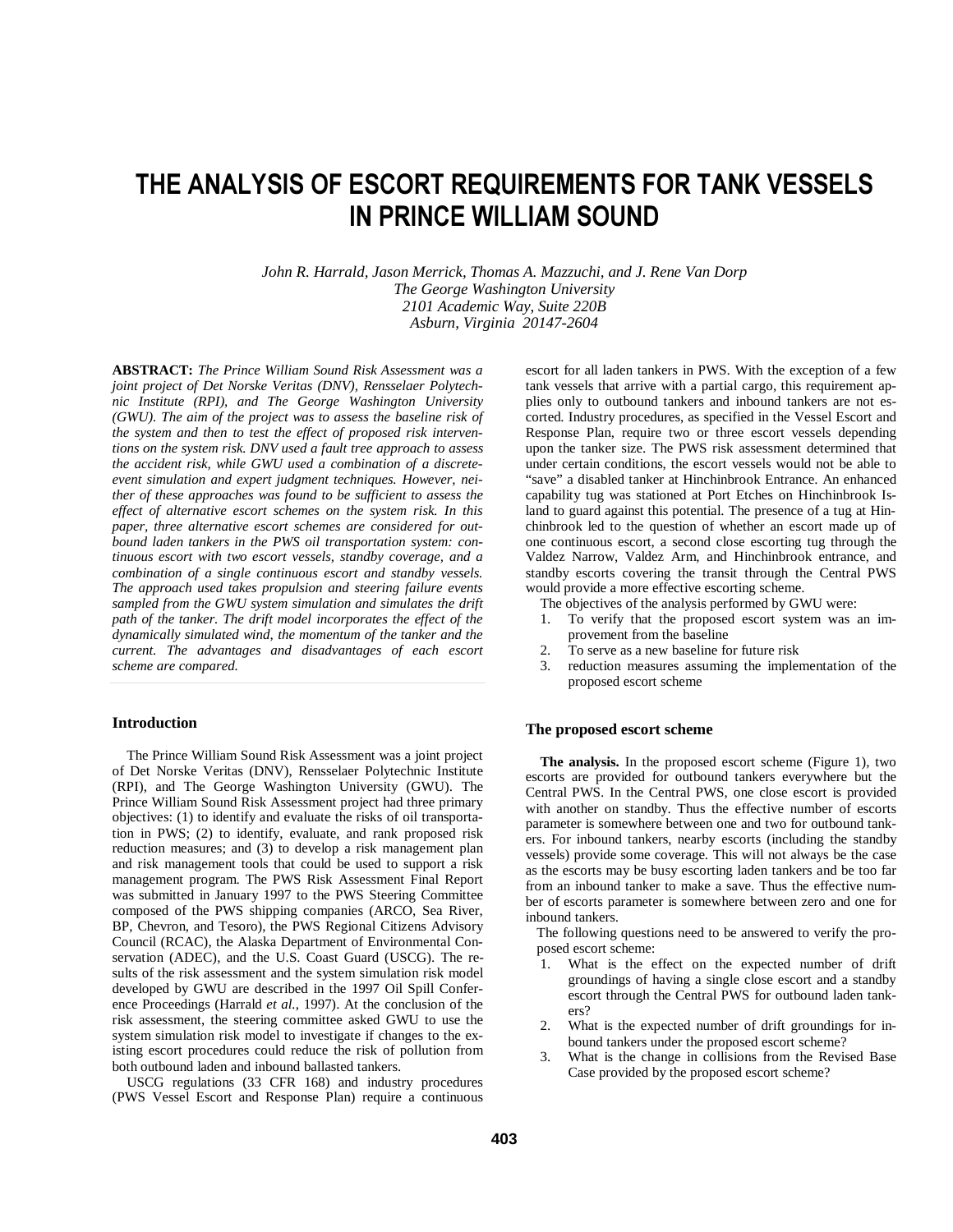

Figure 1. A schematic of the proposed escort scheme proposed incorporation of protector class tugs.

A two-phase analysis was conducted to answer these questions: *Phase 1* attempts to bound the answers to these questions. Once the bounds have been obtained, a more accurate and detailed analysis may be required to answer some of the questions posed.

*Phase 2* would attempt to answer question 1, given above, by sampling propulsion and steering failure situations in the System Simulation and modeling the effectiveness of the proposed escort scheme in each sampled situation using a dynamic simulation of the drift path of the tanker and the escort response.

**Phase 1—Obtaining upper and lower bounds.** Two sets of simulation runs were necessary to bound the number of accidents under the new Escort Scheme. The difference between the two runs is the assumption of the effective number of escorts for inbound and outbound tankers. Table 1 gives the assumptions for the effective number of escorts in the two runs.

| Table 1. Assumed effective escorts. |  |
|-------------------------------------|--|
|-------------------------------------|--|

|                          | <b>Outbound tankers</b>     |                                                                                                                                                                 | <b>Inbound tankers</b> |       |  |
|--------------------------|-----------------------------|-----------------------------------------------------------------------------------------------------------------------------------------------------------------|------------------------|-------|--|
| Location                 | Run 1                       | Run 2                                                                                                                                                           | Run 1                  | Run 2 |  |
| Port                     | 2                           | 2                                                                                                                                                               |                        |       |  |
| <b>Narrows</b>           | 2                           | 2                                                                                                                                                               |                        |       |  |
| Valdez Arm               | 2                           | 2                                                                                                                                                               |                        |       |  |
| <b>Central PWS</b>       | $\mathcal{D}_{\mathcal{L}}$ |                                                                                                                                                                 |                        |       |  |
| Hinchinbrook<br>Entrance | 2                           | $\mathcal{D}_{\mathcal{A}}^{\mathcal{A}}(\mathcal{A})=\mathcal{D}_{\mathcal{A}}^{\mathcal{A}}(\mathcal{A})\mathcal{D}_{\mathcal{A}}^{\mathcal{A}}(\mathcal{A})$ |                        |       |  |
| Gulf of Alaska           | 2                           | 2                                                                                                                                                               |                        |       |  |
| Anchorage                |                             |                                                                                                                                                                 |                        |       |  |

Table 1 shows that the assumed number of escorts for outbound tankers differs only in the central PWS; Run 1 assumes that the standby escort is always as effective as a second close escort, while Run 2 assumes that it is not as effective. Run 1 assumes that the standby escort vessels are equivalent to one close escort for inbound tankers, whereas Run 2 assumes that they provide no coverage.

The results obtained from these two runs are shown below. For accident scenarios where the results differed, the number that was verified by further analysis is shown. If the minimum or lower bound is used then it is marked with an L and if the maximum or upper bound is used then it is marked with a U.

The answers given by these runs to the questions posed are as follows:

*Question 1: What is the effect on the expected number of groundings of having a single close escort and a standby escort through the PWS for outbound laden tankers?* Under the proposed escort scheme, the effective number of escorts in the Central PWS for outbound laden tankers is between that obtained with one close escort and two close escorts. Thus the expected number of drift groundings and powered groundings in the Central PWS for outbound laden tankers will be less than or equal to the result obtained from Run 2 and greater than or equal to the result obtained from Run 1.

From the simulation runs performed, it was estimated that the expected number of drift groundings per year of outbound tankers in the Central PWS is between 1.6E-03 (for one effective escort) and 2.7E-03 (for two effective escorts) (Table 2). If the sentinel escort can reach the disabled tanker to assist in a save 80% of the time then the number of accidents will be the same as the Revised Base Case. If it can be shown that the sentinel can assist more than 80% of the time the actual expected number of drift groundings would be very close to the lower bound of 1.6E-03. This will be studied in Phase 2 of this analysis. The total expected number of drift groundings per year of outbound tankers for all locations is between 8.2E-03 and 9.3E-03 of outbound tankers, with the lower bound being the true number if the sentinel escort can assist over 80% of the time in the Central Sound.

The expected number of powered groundings per year of outbound tankers in the Central PWS is between 9.8E-04 and 1.4E-03. The total expected number of powered groundings per year of outbound tankers in all locations is between 6.8E-03 and 8.0E-03. A human error or navigational aid failure causes the occurrence of a powered grounding. The standby escorts are positioned such that if an outbound tanker misses one of the two turns in the Central Sound, then it will be traveling towards the standby vessel. Thus the standby escort provides effective external vigilance and is in position to assist if a save is necessary. Thus for outbound tankers in the Central Sound, the expected number of powered groundings is close to the lower bound found by this analysis. This corresponds to no change in powered grounding accidents for all locations.

Thus from these runs we effectively bound the answer to this question. The total expected number of groundings of outbound tankers is somewhere between no change and a 12% increase from the Base Case determined in the PWS Risk Assessment depending on the effectiveness of the standby escort in the Central Sound. This does not, however, give an exact estimate of the expected number.

*Question 2: What is the expected number of groundings for inbound tankers under the proposed escort scheme?* Under the proposed escort scheme, the effective number of escorts for inbound tankers is between zero and one. Thus the expected number of groundings in each location for inbound tankers will be less than or equal to the result obtained from Run 2 and greater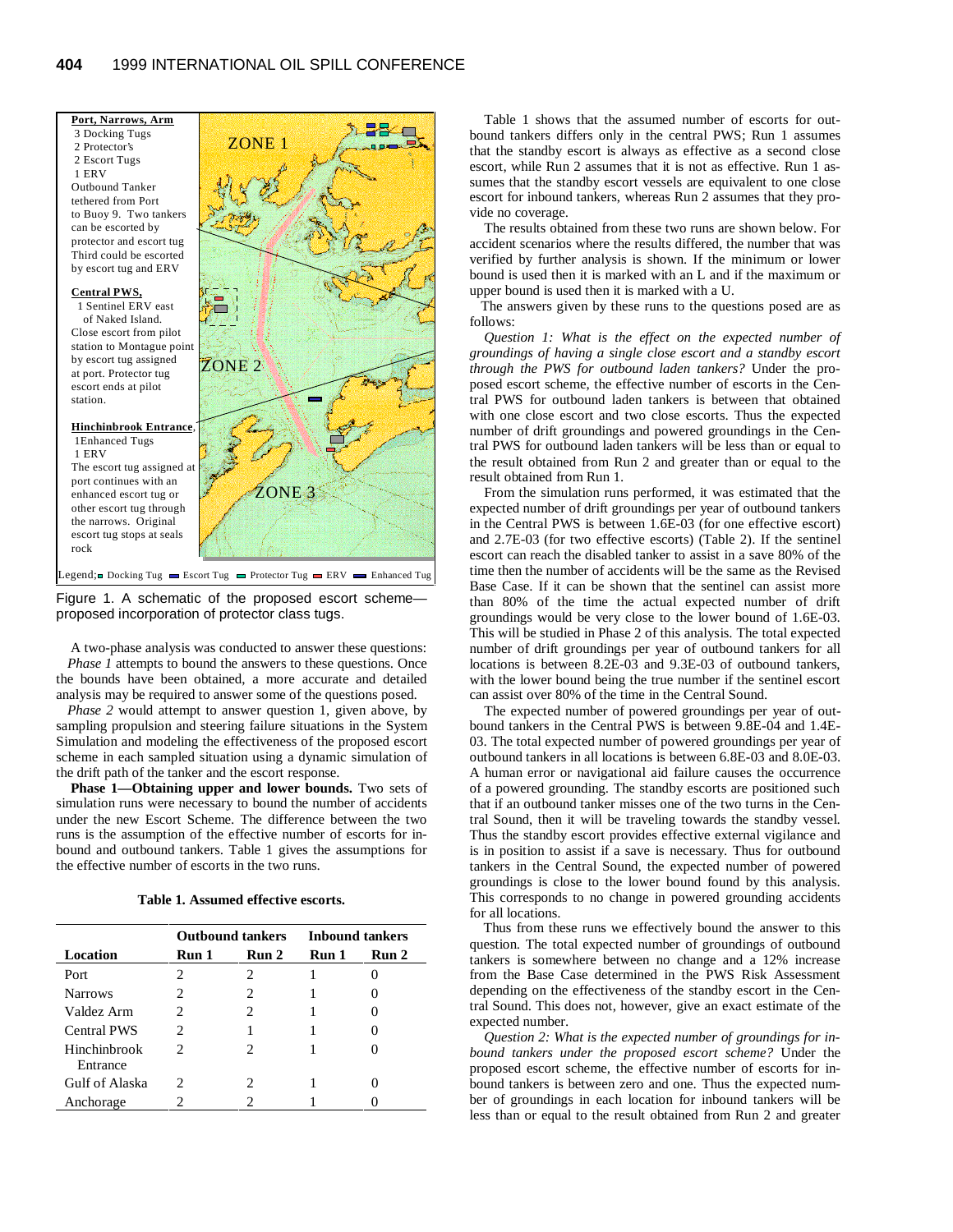| Location             | Drift grounding     | Powered grounding  | <b>Foundering</b>   | <b>Structural</b> | <b>Collision</b>    | <b>Total</b> |  |
|----------------------|---------------------|--------------------|---------------------|-------------------|---------------------|--------------|--|
| Port                 | 0%                  | 2%                 | 0%                  | 0%                | 12%                 | 8%           |  |
| <b>Narrows</b>       | $-1\%$              | 1%                 | $-1\%$              | -1%               | 0%                  | $-1\%$       |  |
| Arm                  | $-1\%$              | $-1\%$             | 0%                  | 0%                | $-1\%$              | $-1\%$       |  |
| <b>Central Sound</b> | $-3\%$ <sup>L</sup> | $2\%$ <sup>L</sup> | $-3\%$ <sup>L</sup> | $-2\%$            | $-6\%$ <sup>U</sup> | $-4%$        |  |
| Hinchinbrook         | $-1\%$ <sup>U</sup> | $-3%$              | $-1\%$              | 0%                | $-24%$              | $-10%$       |  |
| Gulf                 | $-1\%$              | $-1\%$             | 0%                  | 0%                | 3%                  | 0%           |  |
| Anchorage            | 0%                  | 0%                 | 0%                  | 0%                | 0%                  | 0%           |  |
| Total                | $-1\%$              | 0%                 | $-1\%$              | -1%               | $-2\%$              | $-1\%$       |  |

**Table 2. Percentage change from the Revised Base Case in average number of accidents (outbound).**

than or equal to the result obtained from Run 1. Thus from these runs we may bound the answer to this question.

From the simulation runs performed, it was estimated that total expected number of drift groundings per year for all locations is between 1.1E-02 and 3.0E-02 of inbound tankers (Table 3). In Phase 2 of the analysis, drift-grounding simulations will be used to verify that the sentinel escort system provides coverage for inbound tankers in the Central Sound equivalent to one close escort. The degree of coverage provided by the sentinel escort system in other locations is not demonstrated, thus the upper bound of the number of accidents must be assumed in locations other than the Central Sound. However, even if the standby escorts provide no effective escorts in areas other than the Central Sound, the efficiency of the new system will reduce the expected number of drift grounding accidents. If coverage equal to one close escort is provided by the standby escorts in all locations then the reduction in accidents for inbound tankers is large.

The total expected number of powered groundings per year of inbound tankers in all locations is between 6.0E-03 and 8.0E-03. Even using the upper bound of the number of accidents this is an overall reduction of 17%. This is due to decreased interactions with other vessels, specifically escort vessels, outbound tankers and fishing vessels, and decreases even without effective tanker coverage.

*Question 3: What is the change in collisions from the Revised Base Case provided by the proposed escort scheme?* The expected number of collisions given by either run will be the same for outbound tankers. This number will give an accurate estimation of the average number of collisions under the new escort scheme.

However, it can be seen from Table 1 that the expected number of collisions increases in the Port (11%), Arm (2%) & Narrows (2%). Taking the Port as an example, the expected number of collisions with tankers and SERVS vessels increases by 38% while the expected number of collisions with other vessels decreases by 6%. Under the new escort scheme, the tankers actually interact less with other vessels, but more with other tanker related vessels. This interaction previously happened in Hinchinbrook

Entrance and the Central Sound, but it has been transferred to the Port, Valdez Arm and the Narrows. The expected number of collisions of outbound tankers is reduced in the Central Sound and Hinchinbrook Entrance and thus the total expected number of collisions of outbound tankers in all locations under the proposed escort scheme is reduced by 2% from the Revised Base Case.

The total expected number of collisions of inbound tankers under the proposed escort scheme is between 2.7E-02 and 3.0E-02, which is between a 26% and a 18% decrease from the Revised Base Case. This is due to reductions in the number of collisions with other tankers and escort vessels.

*Conclusions from Phase 1.* For outbound tankers, the uncertainty that remains after Phase 1 analysis has been performed is in the number of drift grounding accidents caused by disabled tankers in the Central Sound. If the sentinel escort, which is underway east of Naked Island, can assist in a save 80% of the time then the number of accidents of outbound tankers will be the same as in the Revised Base Case.

The total expected number of accidents of inbound tankers is reduced by a minimum of 18% from the Revised Base Case, while the oil outflow from accidents of inbound tankers also reduces by a minimum of 18%. Assuming an 80% intervention rate for the standby vessel in areas other than the Central Sound, the expected reduction in inbound accidents would be approximately 35%.

In this analysis, a range is obtained for the expected number of drift groundings, powered groundings and foundering in the Central Sound for outbound tankers and in all locations for inbound tankers. In Phase 2, analysis was performed to determine more precisely the expected number of drift groundings of outbound tankers in the Central Sound.

*Phase 2—Simulation analysis of drift groundings in the Central Sound.* In Phase 1 of this analysis, the expected number of drift groundings of outbound tankers in the Central sound was bounded. The expected number was found to be between 1.6E-03 and 2.7E-03 per year. The lower bound is that obtained when the outbound tankers are assumed to have two close escorts (or

**Table 3. Percentage change from the Revised Base Case in average number of accidents (inbound).**

| Location       |                      | Drift grounding Powered grounding | <b>Foundering</b>    | <b>Structural</b>   | <b>Collision</b>     | <b>Total</b> |  |
|----------------|----------------------|-----------------------------------|----------------------|---------------------|----------------------|--------------|--|
| Port           | $-2\%$ <sup>U</sup>  | $-1\%$ <sup>U</sup>               | $-2\%$ <sup>U</sup>  | $-1\%$ <sup>U</sup> | $1\%$ <sup>U</sup>   | 0%           |  |
| <b>Narrows</b> | $0\%$ <sup>U</sup>   | $3\%$ <sup>U</sup>                | $0\%$ <sup>U</sup>   | $0\%$ <sup>U</sup>  | $7\%$ <sup>U</sup>   | 3%           |  |
| Arm            | $-6\%$ <sup>U</sup>  | $-14\%$ <sup>U</sup>              | $-5\%$ <sup>U</sup>  | $-5\%$ <sup>U</sup> | $-17\%$ <sup>U</sup> | $-14%$       |  |
| Central Sound  | $-66\%$ <sup>L</sup> | $-42\%$ <sup>L</sup>              | $-25\%$ <sup>L</sup> | $-15\%$             | $-38\%$ <sup>U</sup> | $-49%$       |  |
| Hinchinbrook   | $0\%$ <sup>U</sup>   | $-9\%$ <sup>U</sup>               | $0\%$ <sup>U</sup>   | $0\%$ <sup>U</sup>  | $-26\%$ <sup>U</sup> | $-9\%$       |  |
| Gulf           | $0\%$ <sup>U</sup>   | $0\%$ <sup>U</sup>                | $0\%$ <sup>U</sup>   | $0\%$ <sup>U</sup>  | $1\%$ <sup>U</sup>   | 0%           |  |
| Anchorage      | $7\%$ <sup>U</sup>   | $1\%$ <sup>U</sup>                | $5\%$ <sup>U</sup>   | $4\%$ <sup>U</sup>  | $-3\%$ <sup>U</sup>  | 3%           |  |
| Total          | $-18%$               | $-17%$                            | $-9\%$               | $-6\%$              | $-18%$               | $-18%$       |  |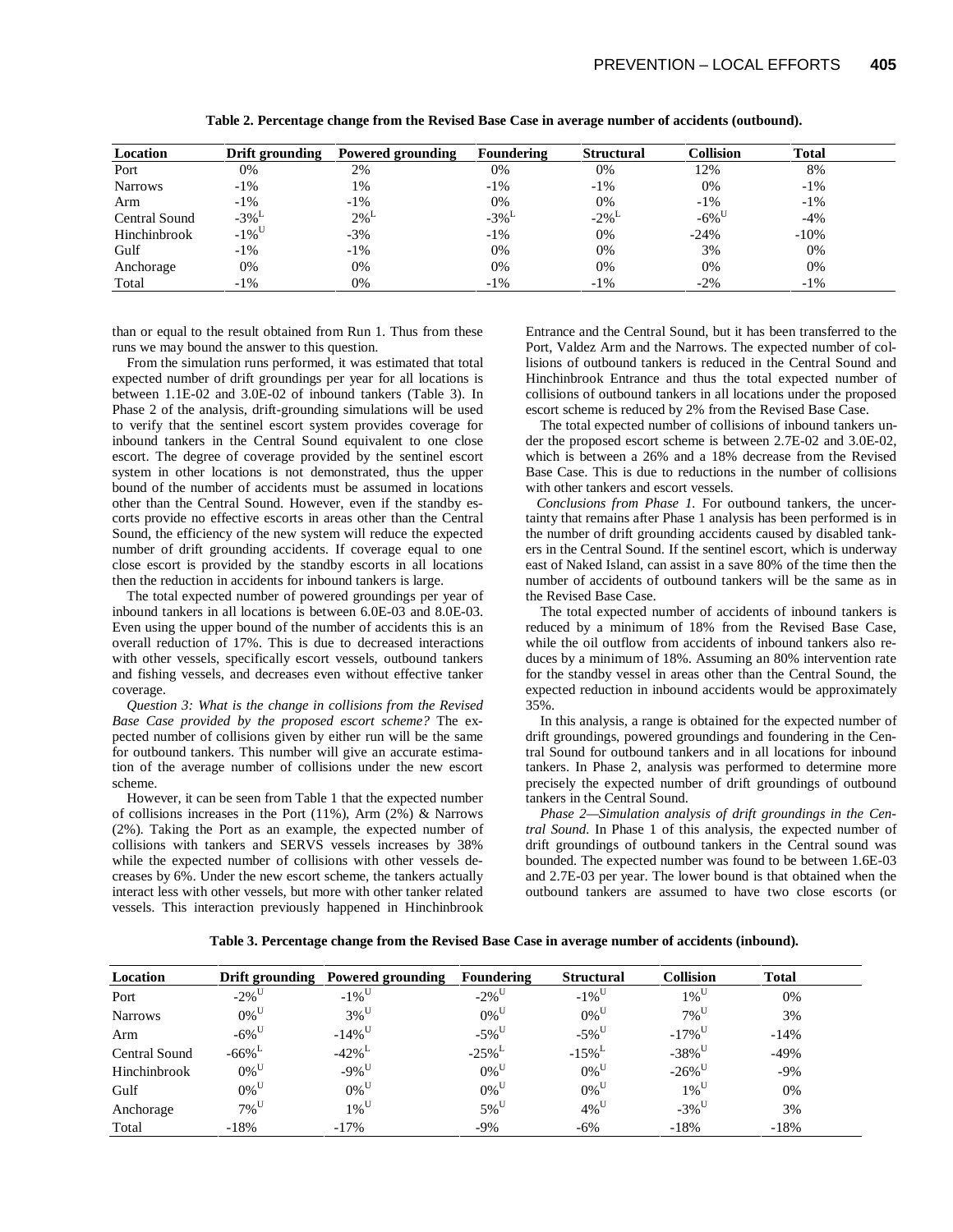equivalent), while the upper bound is obtained by assuming that the outbound tankers have only one close escort (or equivalent). The actual escort coverage for outbound tankers in the Central Sound is one close escort and one standby escort. Thus the remaining question is: "What percentage of times will the standby escort provide equivalent coverage to a second close escort?"

The proposed technique for this analysis was a static vector analysis. However, it was believed that this approach would not accurately model the dynamic nature of a drifting tanker and may lead to inaccurate answers. Thus a drifting tanker simulation was used to count drift times. A worst case current was assumed of 1 knot to the west. Some examples of drift paths are shown in Figures 2 and 3. Figure 2 shows an example of the shortest drift path, while Figure 3 shows one of the longest drift paths.

Two counts were kept in the simulation:

- 1. The time until the standby escort reaches the drifting tanker
- 2. The time until the drifting tanker runs aground assuming no assistance from the escorts

The second count assumed that no assistance would be provided to the drifting tanker by the single close escort and thus represents a worst case.

Figure 4 shows the distribution of times sampled between the occurrence of the propulsion or steering failure and the standby escort reaching the disabled tanker. The response times are almost always less than 1.5 hours. In Figure 5, the distribution of times sampled between the occurrence of the propulsion or steering failure and the disabled tanker running aground (assuming that no assistance was given by the escorts). 15% of the drift times are above 12 hours and are thus not shown in Figure 5.

The time of interest is the difference between these two times; this represents the time that the standby escort has before the disabled tanker runs aground. This is the time available to assist the close escort in making a save.

Even assuming that the tanker is not being slowed at all by the single close escort, the second escort will be with the drifting tanker for at least one hour 96% of the time. This calculation is



Figure 2. A short drift time scenario.



Figure 3. A long drift time scenario.

made assuming that the current is at its highest speed of 1 knot towards Naked Island and assuming that the escorts have no slowing effect on the drifting tanker until the save is made. In almost all sampled situations, the second escort will reach the disabled tanker with much longer than an hour to assist in the save. It should be noted that each of the escorts has the ability to hold any tanker in the PWS calling fleet in any conditions seen in the Central Sound once a line was attached.

### **The results of the two-phase analysis**

**1. The save coverage for groundings supplied by the proposed escort system to outbound tankers is equivalent to that supplied by the old escort scheme, with two or three continuous escorts to Hinchinbrook.** In Phase 1, an upper and lower bound was obtained for the long-term average number of drift groundings of outbound tankers in the Central Sound. The lower bound was obtained by assuming that there were two close escorts, while the upper bound assumed that there was only one close escort. In Phase 2, it was demonstrated through simulations of the tanker drift path that the save coverage for drifting tankers is equivalent to two close escorts at least 96% of the time. Thus the actual long-term average is statistically equivalent to the lower bound.

For powered groundings, the escort vessel underway east of Naked Island is in position to intercept a tanker that has missed the first turn in the Central Sound for outbound tankers. The additional escort at Hinchinbrook Entrance comes out to meet the approaching outbound tanker, positioning itself at the boundary between zones 2 and 3 and thus can intercept the tanker if it misses the second turn in the Central Sound. Thus the effect of the standby escort on the number of powered groundings is the same as if it were in close escort. It may be concluded that the standby vessel and single close escort of outbound tankers through the Central Sound gives equivalent coverage to that in the Revised Base Case.